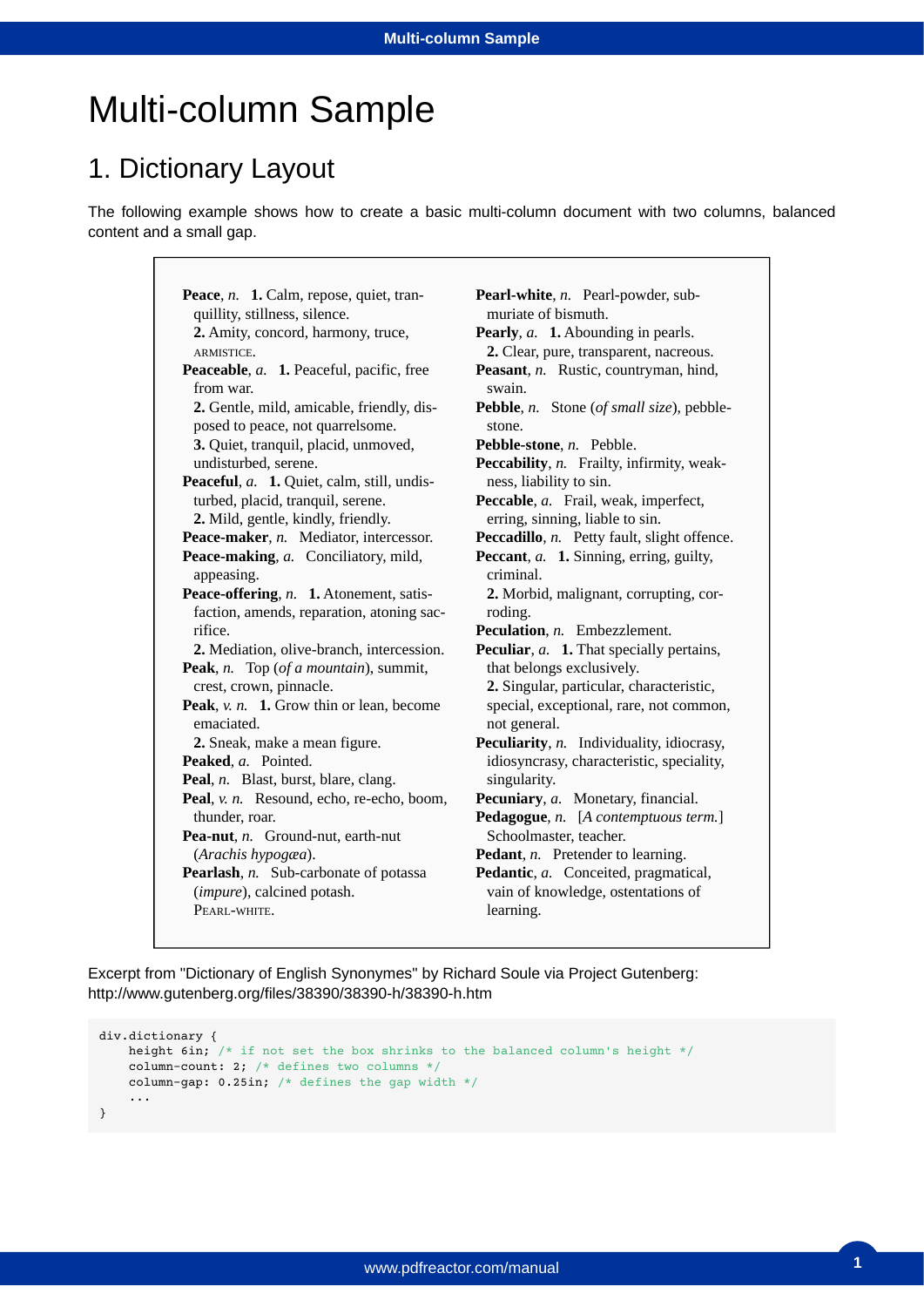#### 2. Journal Layout

In this example the columns are defined by width and their content is laid out to fully fill each column before beginning the next rather than balancing all column heights equally. The gap is a little bigger, to leave room for written side-notes.

#### Monday, 8th.

Fresh Breezes and Cloudy weather the most part of these 24 hours. At 10 a.m. weighed and came to sail; at Noon the South Foreland bore North-East 1/2 North, distant 6 or 7 Miles. Wind West by North, North-West.

Tuesday, 9th.

Gentle breezes and Cloudy weather. At 7 p.m. the Tide being against us, Anchored in 13 fathoms of Water; Dungeness South-West by West. At 11 a.m. Weighed and made Sail down Channel; at Noon, Beachy Head, North by East 1/2 East, distant 6 Leagues, Latitude observed 50 degrees 30 minutes North. Wind North-West to North.

Leagues. Found the Variation of the Compass to be 23 degrees West; at Noon the Isle of Wight North-West by North. Wind West by North, North-East by East.

Thursday, 11th.

Light Airs and Clear weather. At 8 p.m. Dunnose North by West 5 Leagues, and at 4 a.m. it bore North-North-East 1/2 East, distant 5 Leagues. Wind Variable.

Wednesday, *Oth.* Variable: light Airs and Clear weather. At 8 p.m. Beachy Head North-East by East, distant 4 Leagues, and at 8 a.m. it bore North-East by North, 9

Excerpt from "Captain Cook's Journal, First Voyage", Chapter 1 "England to Rio Janeiro" by James Cook via Project Gutenberg: http://www.gutenberg.org/files/8106/8106-h/8106-h.htm

```
div.script {
    width: 5.5in;
   height: 6in; /* if not set columns will use space until end of the page */ column-width: 2.5in; /* define column width, makes two for this box */
    column-gap: 0.5in;
    column-fill: auto; /* disables balanced column layout */
}
```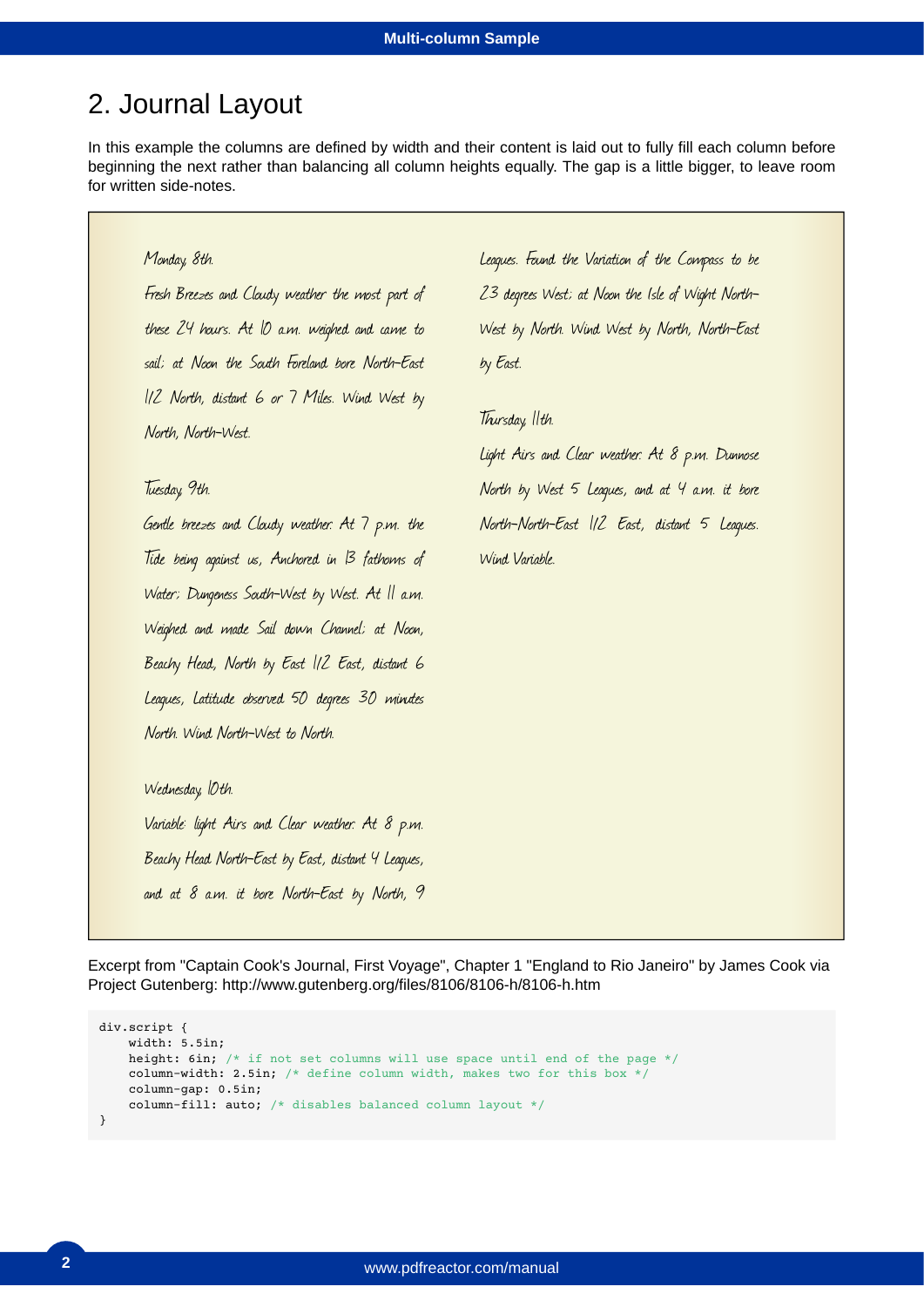#### 3. Restaurant Menu with Spanning Content

The following example shows an advanced layout with rules between columns and a headline and an image spanning the columns.

#### **SUSHI**

**Sushi** (すし, 寿司, 鮨, 鮓, 寿斗, 寿し, 壽司) is a Japanese food consisting of cooked vinegared rice (*shari*) combined with other ingredients (*neta*). Neta and forms of sushi

presentation vary, but the ingredient which all sushi have in common is *shari*. The most common *neta* is seafood.



- 1. MAKI SUSHI
	- 17. **Avocado Maki** *avocado, rice and nori (dried seaweed)*
	- 18. **Kappa Maki** *cucumber, rice and nori (dried seaweed)*
	- 19. **Sake Maki** *salmon, rice and nori (dried seaweed)*
- 20. **Tekka Maki** *tuna, rice and nori (dried seaweed)*
- 2. NIGIRI SUSHI
	- 21. **Sake Nigiri** *salmon, rice*
	- 22. **Ebi Nigiri** *shrimp, rice*
	- 23. **Maguro Nigiri** *tuna, rice*

Excerpt "Sushi" from Wikipedia: http://en.wikipedia.org/wiki/Sushi

```
div.menu {
    column-count: 2;
    column-gap: 0.25in;
    column-rule: thin solid gray; /* adds a thin gray line between columns*/
     ...
}
div.menu h1 {
    column-span: all; /* heading spans all the columns */
     ...
}
div.menu img {
    display: block;
    width: 100%;
    margin-top: 0.25in;
    margin-bottom: 0.25in;
    column-span: all; /* picture spans all the columns */
     ...
}
```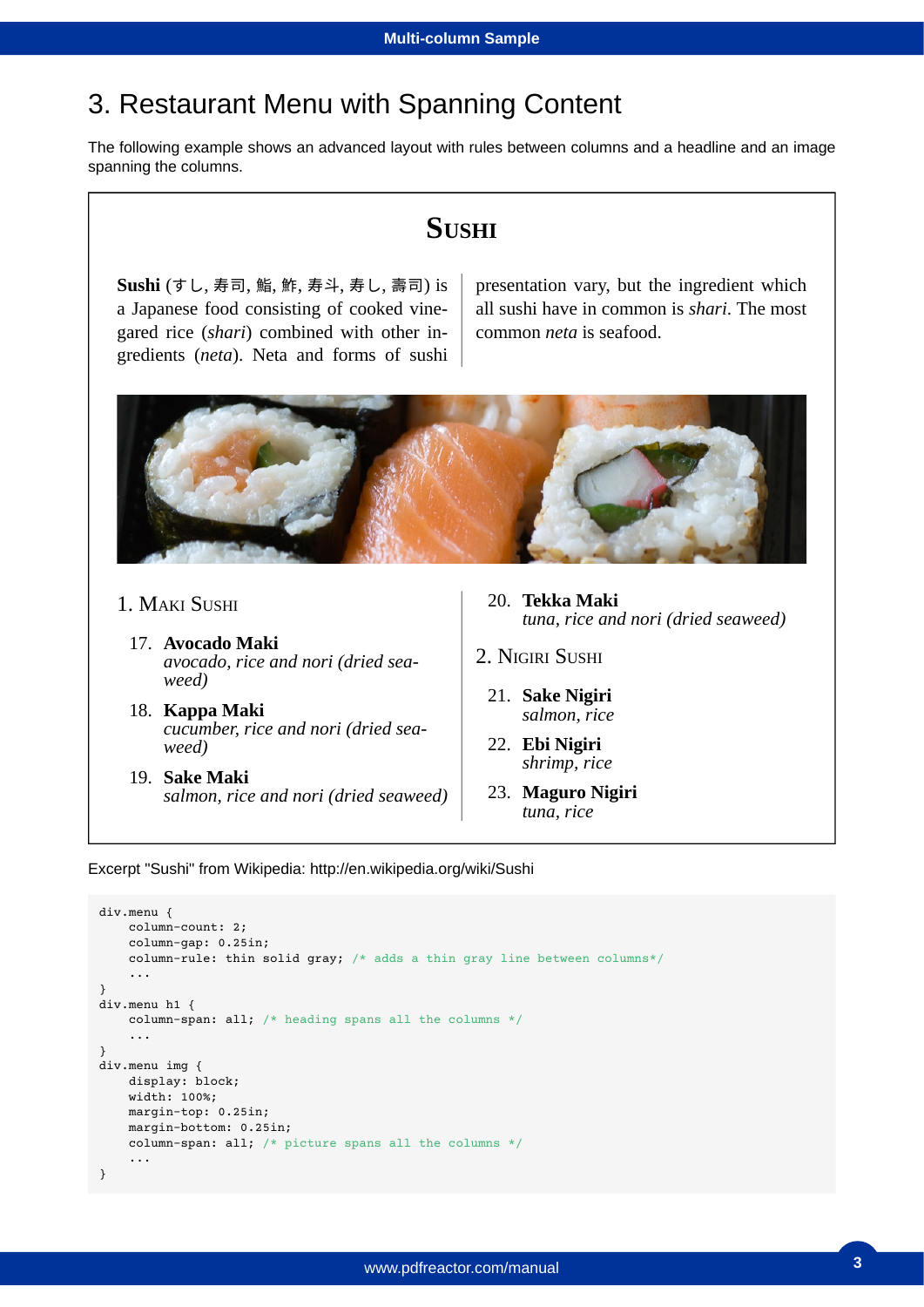## 4. Article with Single-Content Columns

This simple example shows how content like a heading or image can be made sole content of a column using manual column breaks.



Excerpt "United States Capitol" from Wikipedia: http://en.wikipedia.org/wiki/United\_States\_Capitol

```
div.article {
    height: 2.5in;
     column-count: 5;
     ...
}
div.article h1 {
    break-after: column; /* explicit break ensures heading has own column */
     ...
}
div.article img {
     display: block;
   height: 100%; /* makes the picture as high as the column it's in */ margin: auto;
    break-before: column; /* explicit breaks ensure picture has own column */
    break-after: column;
}
```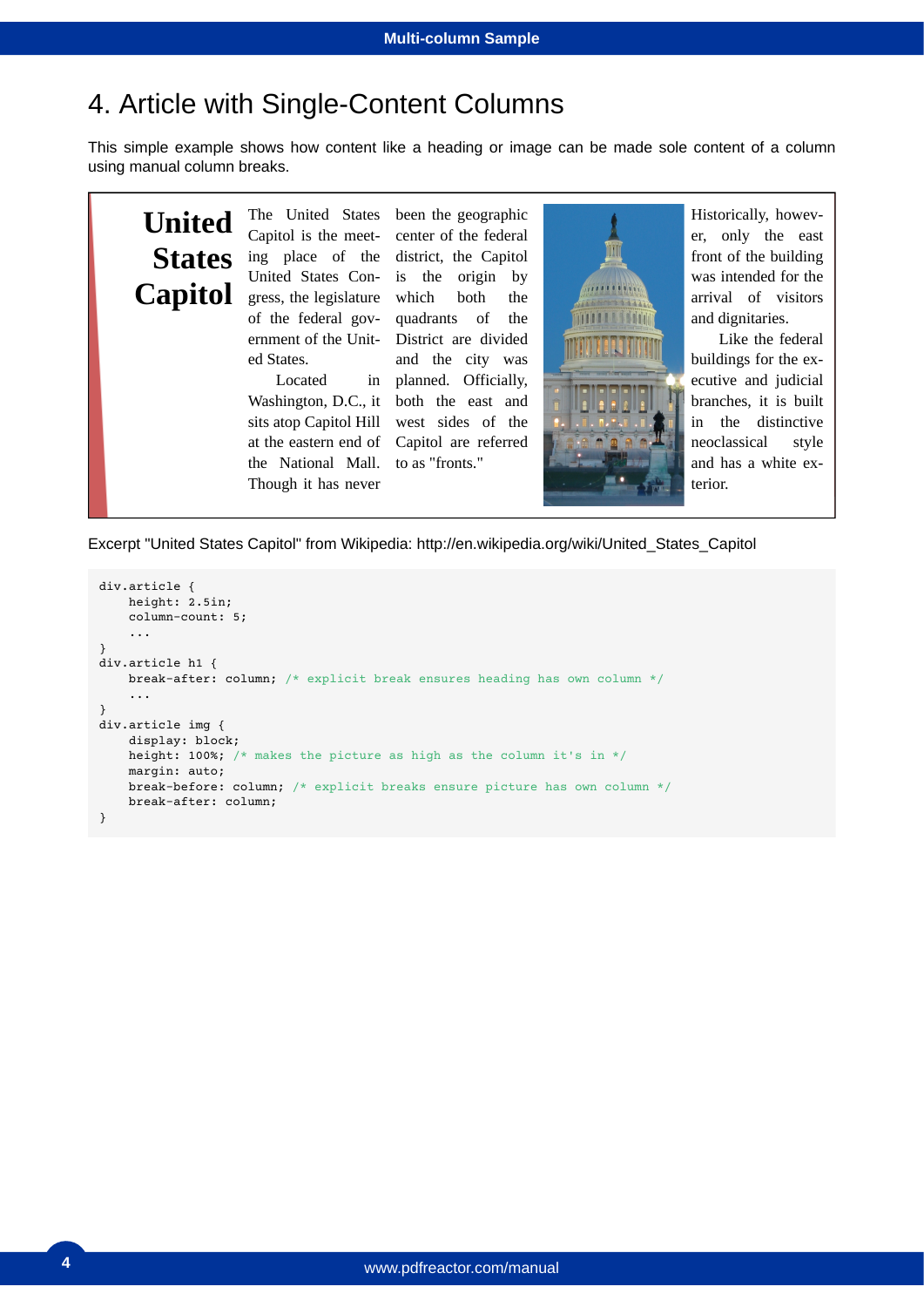### 5. Ensuring Vertical Rhythm for Improved Readability

This sample shows how the different values of the property  $-$ *ro* $-$ line-snap are used to align the text vertically to a virtual grid, giving the content a more pleasant look.

-ro-line-snap: baseline

#### -ro-line-snap: none

| Lorem                                                                                                                                             | nonumy eirmod<br>tempor invidunt<br>ut labore et do-                                                        | bum. Stet clita<br>guber-<br>kasd<br>gren, no sea ta-  | Lorem                                                   | elitr, sed diam<br>nonumy eirmod<br>tempor invidunt   | lores et ea re-<br>bum. Stet clita<br>kasd<br>guber- | Lorem                                                  | elitr, sed diam<br>nonumy eirmod<br>tempor invidunt   | lores et ea re-<br>bum. Stet clita<br>kasd<br>quber- |
|---------------------------------------------------------------------------------------------------------------------------------------------------|-------------------------------------------------------------------------------------------------------------|--------------------------------------------------------|---------------------------------------------------------|-------------------------------------------------------|------------------------------------------------------|--------------------------------------------------------|-------------------------------------------------------|------------------------------------------------------|
| ipsum dolor sit<br>amet, consete-<br>tur sadipscing<br>elitr, sed diam<br>nonumy eirmod<br>tempor invidunt<br>ut labore et do-<br>lore magna ali- | lore magna ali-<br>quyam<br>erat.                                                                           | kimata sanctus<br>est Lorem ip-                        | lipsum dolor sit<br>amet. consete-                      | ut labore et do-<br>lore magna ali-                   | gren, no sea ta-<br>kimata sanctus                   | ipsum dolor sit<br>amet, consete-                      | ut labore et do-<br>lore magna ali-                   | gren, no sea ta-<br>kimata sanctus                   |
|                                                                                                                                                   | sed diam vo-<br>luptua. At vero<br>eos et accusam<br>et justo duo do-<br>lores et ea re-<br>bum. Stet clita | sum dolor<br>sit<br>amet.<br>Lorem                     | sadipscing<br>∣ tur<br>elitr, sed diam<br>nonumy eirmod | quyam<br>erat,<br>sed diam vo-<br>luptua. At vero     | est Lorem ip-<br>sum dolor sit<br>amet.              | tur sadipscing<br>elitr, sed diam<br>nonumy eirmod     | quyam<br>erat,<br>sed diam vo-<br>luptua. At vero     | est Lorem ip-<br>sum dolor sit<br>amet.              |
|                                                                                                                                                   |                                                                                                             |                                                        | tempor invidunt<br>ut labore et do-<br>lore magna ali-  | eos et accusam<br>et justo duo do-<br>lores et ea re- | Lorem                                                | tempor invidunt<br>ut labore et do-<br>lore magna ali- | eos et accusam<br>et justo duo do-<br>lores et ea re- | Lorem                                                |
| quyam<br>erat.<br>sed diam vo-<br>luptua. At vero                                                                                                 | guber-<br>kasd<br>gren, no sea ta-                                                                          | ipsum dolor sit<br>amet, consete-<br>sadipscing<br>tur | erat,<br>quyam<br>sed diam vo-                          | bum. Stet clita<br>kasd<br>guber-                     | ipsum dolor sit                                      | quyam<br>erat.<br>sed diam vo-                         | bum. Stet clita<br>kasd<br>guber-                     | ipsum dolor sit                                      |
| eos et accusam<br>et justo duo do-                                                                                                                | kimata sanctus<br>est Lorem ip-                                                                             | elitr, sed diam<br>nonumy eirmod                       | luptua. At vero<br>eos et accusam                       | gren, no sea ta-<br>kimata sanctus                    | amet, consete-<br>sadipscing<br>tur                  | luptua. At vero<br>eos et accusam                      | gren, no sea ta-<br>kimata sanctus                    | amet, consete-<br>sadipscing<br>tur                  |
| lores et ea re-<br>bum. Stet clita<br>kasd<br>guber-                                                                                              | sum dolor sit<br>amet. Lorem ip-<br>sum dolor sit                                                           | tempor invidunt<br>ut labore et do-<br>lore magna ali- | et justo duo do-<br>lores et ea re-<br>bum. Stet clita  | est Lorem ip-<br>sum dolor sit<br>amet. Lorem ip-     | elitr, sed diam<br>nonumy eirmod<br>tempor invidunt  | et justo duo do-<br>lores et ea re-<br>bum. Stet clita | est Lorem ip-<br>sum dolor sit<br>amet. Lorem ip-     | elitr, sed diam<br>nonumy eirmod<br>tempor invidunt  |
| gren, no sea ta-<br>kimata sanctus                                                                                                                | amet, consete-<br>tur sadipscing                                                                            | quyam<br>erat,<br>sed diam vo-                         | guber-<br>kasd<br>gren, no sea ta-                      | dolor sit<br>sum<br>amet, consete-                    | ut labore et do-<br>lore magna ali-                  | kasd<br>guber-<br>gren, no sea ta-                     | dolor sit<br>sum<br>amet, consete-                    | ut labore et do-<br>lore magna ali-                  |
| est Lorem ip-<br>sum dolor sit                                                                                                                    | elitr, sed diam<br>nonumy eirmod<br>tempor invidunt                                                         | luptua. At vero<br>eos et accusam                      | kimata sanctus<br>est Lorem ip-<br>dolor sit<br>sum     | sadipscing<br>tur<br>elitr, sed diam<br>nonumy eirmod | quyam<br>erat.<br>sed diam vo-<br>luptua. At vero    | kimata sanctus<br>est Lorem ip-<br>sum dolor<br>sit    | sadipscing<br>tur<br>elitr, sed diam<br>nonumy eirmod | quyam<br>erat.<br>sed diam vo-<br>luptua. At vero    |
| amet.                                                                                                                                             | ut labore et do-<br>lore magna ali-                                                                         | et justo duo do-<br>lores et ea re-<br>bum.            | amet.                                                   | tempor invidunt<br>ut labore et do-                   | eos et accusam<br>et justo duo do-                   | amet.                                                  | tempor invidunt<br>ut labore et do-                   | eos et accusam<br>et justo duo do-                   |
| Lorem<br>ipsum dolor sit                                                                                                                          | quyam<br>erat.<br>sed diam vo-<br>luptua. At vero                                                           |                                                        | Lorem                                                   | lore magna ali-<br>quyam<br>erat,<br>sed diam vo-     | lores et ea re-<br>bum.                              | Lorem                                                  | lore magna ali-<br>quyam<br>erat,<br>sed diam vo-     | lores et ea re-<br>bum.                              |
| amet, consete-<br>tur sadipscing<br>elitr, sed diam                                                                                               | eos et accusam<br>et justo duo do-<br>lores et ea re-                                                       |                                                        | ipsum dolor sit<br>amet. consete-<br>sadipscing<br>tur  | luptua. At vero<br>eos et accusam<br>et justo duo do- |                                                      | ipsum dolor sit<br>amet, consete-<br>tur sadipscing    | luptua. At vero<br>eos et accusam<br>et justo duo do- |                                                      |
|                                                                                                                                                   |                                                                                                             |                                                        |                                                         |                                                       |                                                      |                                                        |                                                       |                                                      |

-ro-line-snap: contain